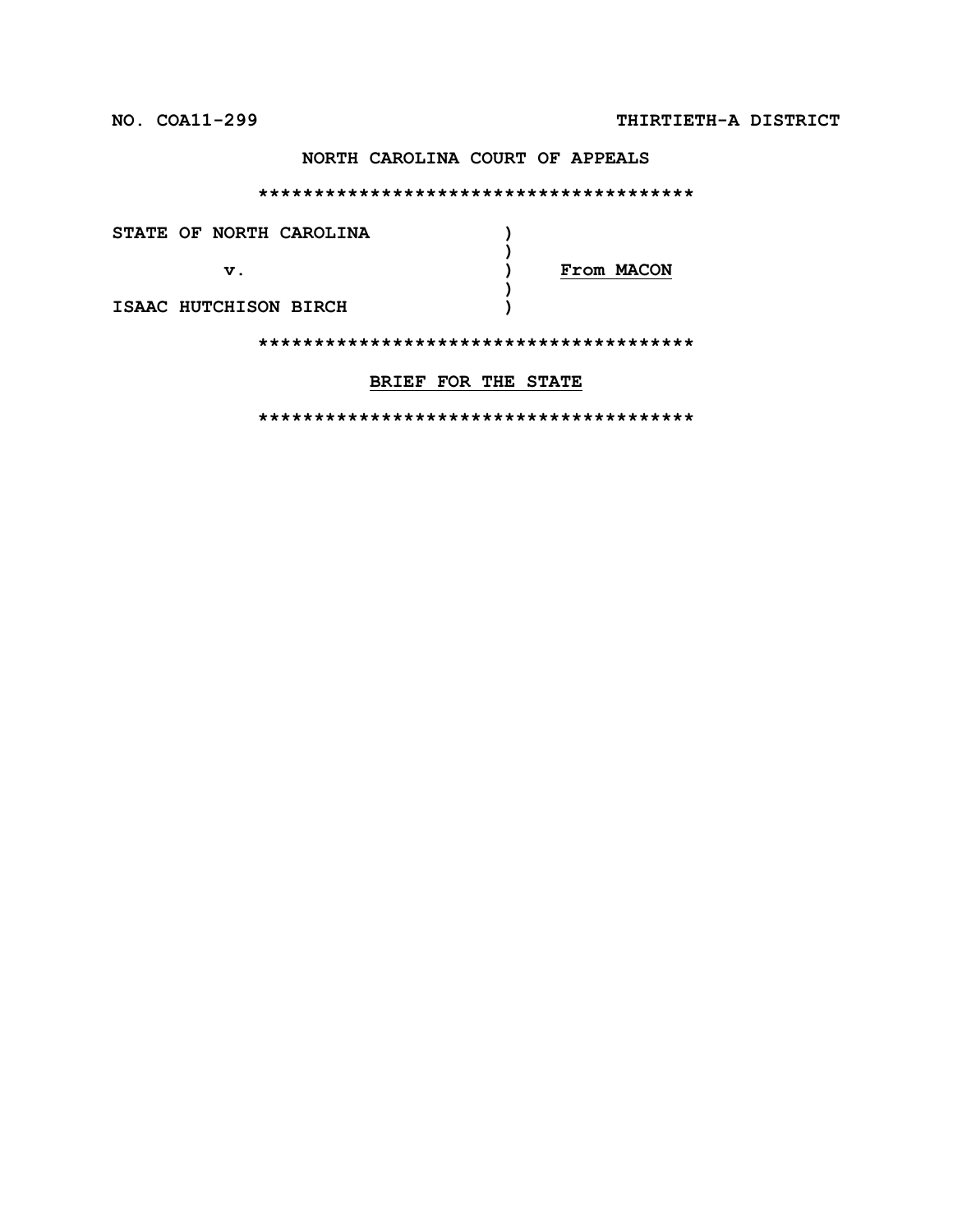## **TABLE OF CONTENTS**

| TABLE OF CASES AND AUTHORITIES ii                      |  |  |  |  |  |  |  |  |  |  |  |  |  |
|--------------------------------------------------------|--|--|--|--|--|--|--|--|--|--|--|--|--|
|                                                        |  |  |  |  |  |  |  |  |  |  |  |  |  |
|                                                        |  |  |  |  |  |  |  |  |  |  |  |  |  |
|                                                        |  |  |  |  |  |  |  |  |  |  |  |  |  |
| T – DECAINANT ON TALLE CUOUIL DE DICMICCED DECAIICE UE |  |  |  |  |  |  |  |  |  |  |  |  |  |

| I. DEFENDANT'S APPEAL SHOULD BE DISMISSED BECAUSE HE |
|------------------------------------------------------|
| HAS FAILED TO CITE LEGAL AUTHORITY REQUIRING HIS     |
| CONVICTION BE VACATED AND BECAUSE THE ISSUES RAISED  |
| ON APPEAL ARE, IN ADDITION TO BEING FRIVOLOUS,       |
| BARRED BY THE POLITICAL QUESTION DOCTRINE 4          |
|                                                      |
|                                                      |

| CERTIFICATE OF SERVICE 15 |  |  |  |  |  |  |  |  |  |  |  |  |  |  |  |  |  |  |  |  |  |  |  |  |
|---------------------------|--|--|--|--|--|--|--|--|--|--|--|--|--|--|--|--|--|--|--|--|--|--|--|--|
|---------------------------|--|--|--|--|--|--|--|--|--|--|--|--|--|--|--|--|--|--|--|--|--|--|--|--|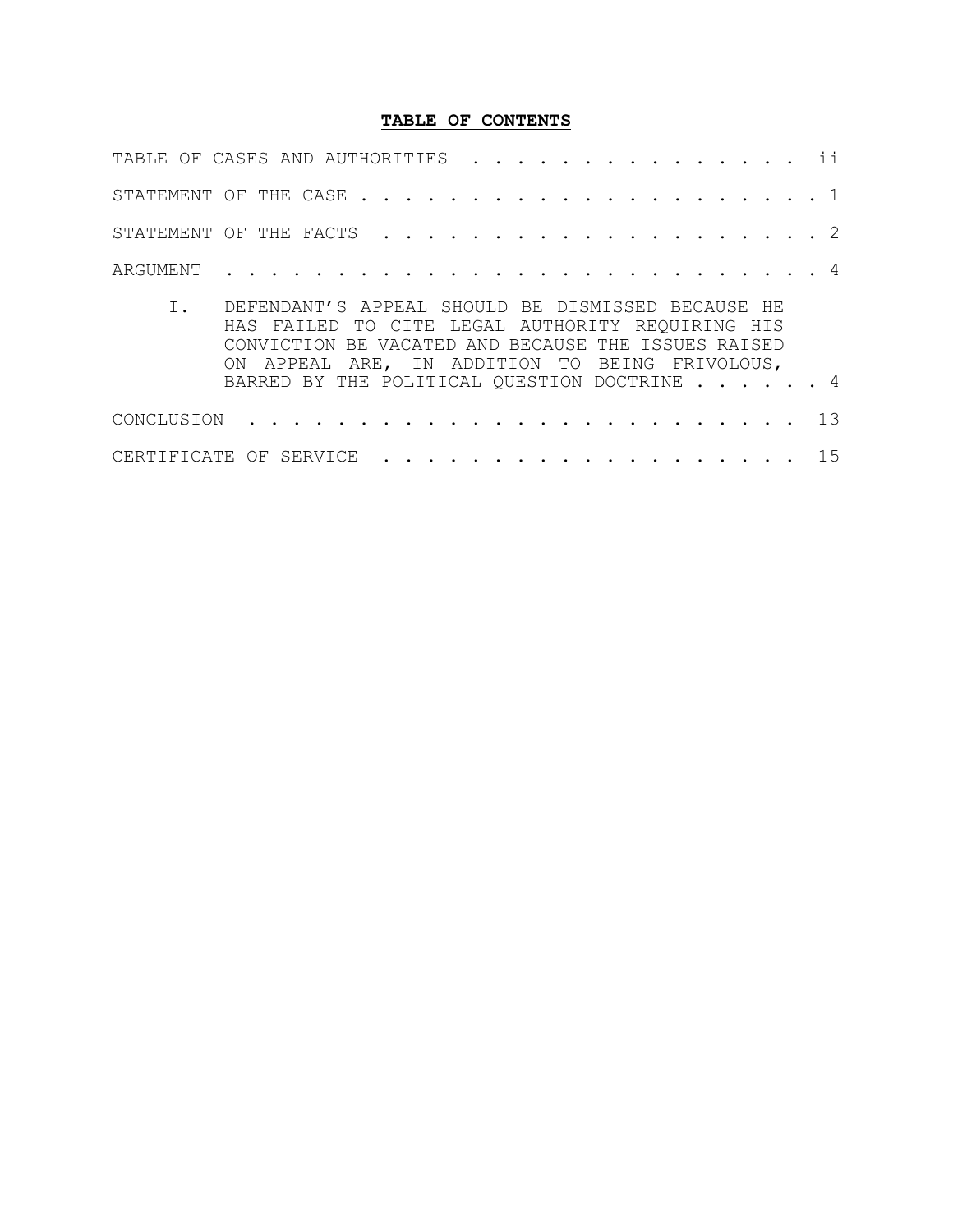## - ii -

## **TABLE OF CASES AND AUTHORITIES**

## **FEDERAL CASES**

| Baker v. Carr, 369 U.S. 186,<br>7 L. Ed. 2d 663 (1962) 8, 10, 12           |  |
|----------------------------------------------------------------------------|--|
| Boland v. Jones, 46 U.S. (5 How.) 343,<br>12 L. Ed. 181 (1847) 8           |  |
| Coleman v. Miller, 307 U.S. 433,<br>83 L. Ed. 1385 (1939) 13               |  |
| Luther v. Borden, 48 U.S. (7 How.) 1,<br>12 L. Ed. 581 (1849) 8, 9, 10, 11 |  |
| Marbury v. Madison, 5 U.S. (1 Cranch) 137,                                 |  |
| Nixon v. United States, 506 U.S. 224,<br>122 L. Ed. 2d 1 (1993) 8          |  |
| Powell v. McCormack, 395 U.S. 486,<br>23 L. Ed. 2d 491 (1969) 7            |  |
| Scott v. Jones, $46$ (5 How.) $343$ ,<br>12 L. Ed. 181 (1847) 13           |  |
| Texas v. White, 74 U.S. (7 Wall.) 700,                                     |  |

## **STATE CASES**

| Bacon v. Lee, 353 N.C. 696,<br>549 S.E.2d 840, cert. denied,<br>533 U.S. 150 L. Ed. 2d 804 (2001) 6, 7                                                                             |  |  |  |  |  |
|------------------------------------------------------------------------------------------------------------------------------------------------------------------------------------|--|--|--|--|--|
| First Charter Bank v. Am. Children's Home,<br>N.C. App. , 692 S.E.2d 457 (2010) 5                                                                                                  |  |  |  |  |  |
| In re Bradshaw, 60 N.C. (1 Win.) 454 (1864) 7                                                                                                                                      |  |  |  |  |  |
| State v. Sullivan, N.C. App.,<br>687 S.E.2d 504 (2009), appeal denied,<br>364 N.C. 247, 699 S.E.2d 921 (2010),<br>cert. denied, U.S.,<br>178 L. Ed. 2d $\overline{754}$ (2011)5, 6 |  |  |  |  |  |
| OTHER AUTHORITIES                                                                                                                                                                  |  |  |  |  |  |

|  | U.S. Const. art. IV, $\frac{1}{5}$ 3 12 |  |  |  |  |  |  |  |  |  |  |  |  |  |  |  |  |  |  |  |  |  |  |  |  |
|--|-----------------------------------------|--|--|--|--|--|--|--|--|--|--|--|--|--|--|--|--|--|--|--|--|--|--|--|--|
|--|-----------------------------------------|--|--|--|--|--|--|--|--|--|--|--|--|--|--|--|--|--|--|--|--|--|--|--|--|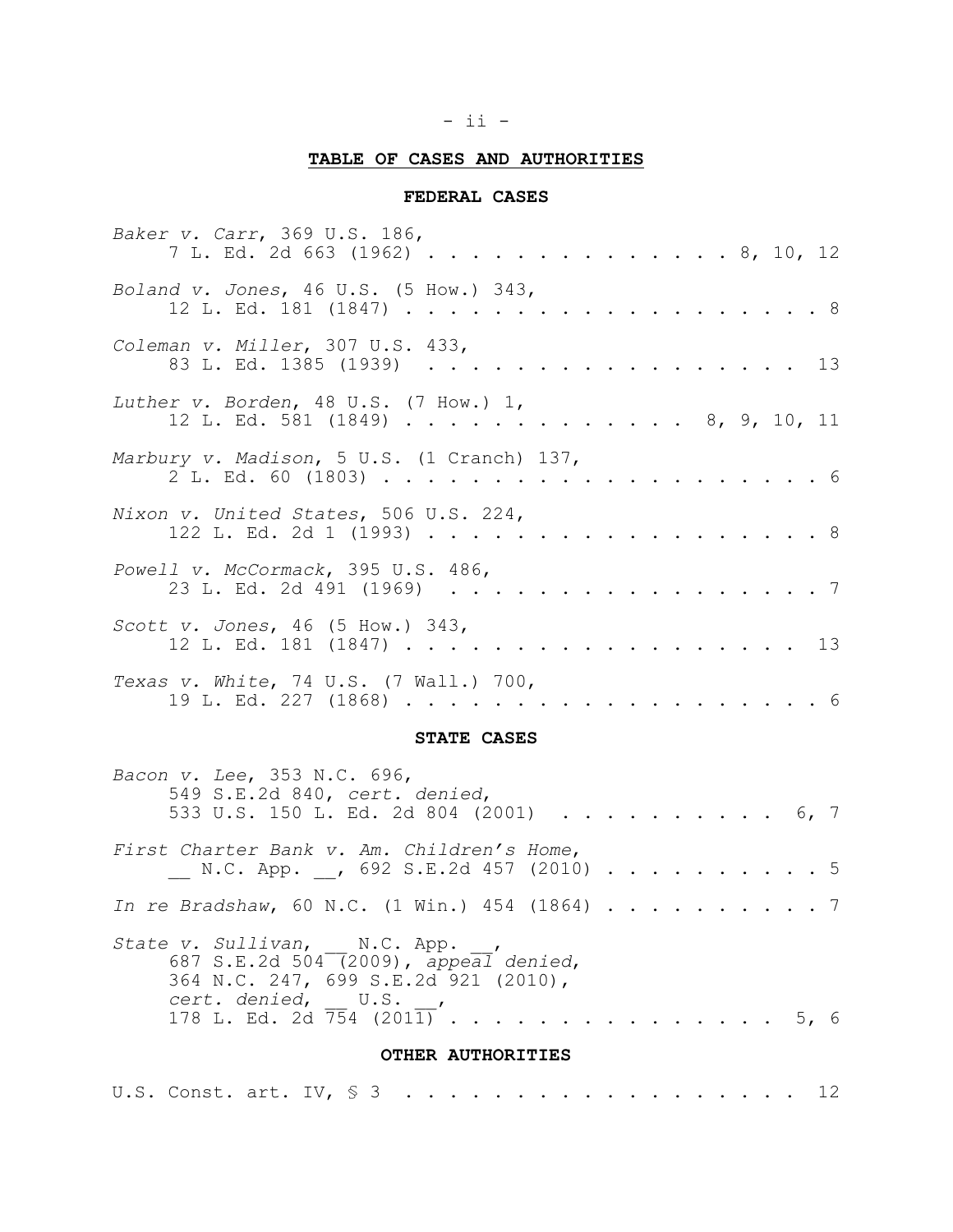# - iii -

| U.S. Const. art. IV, $\frac{1}{2}$ 10                                                                                                |  |  |  |  |  |  |  |  |  |  |             |
|--------------------------------------------------------------------------------------------------------------------------------------|--|--|--|--|--|--|--|--|--|--|-------------|
| N.C. Const. art I, $\frac{1}{2}$ 11                                                                                                  |  |  |  |  |  |  |  |  |  |  |             |
| N.C. R. App. P. 28(b) (6) 5                                                                                                          |  |  |  |  |  |  |  |  |  |  |             |
| 1 RONALD D. ROTUNDA ET AL., TREATISE ON CONSTITUTIONAL<br>LAW: SUBSTANCE AND PROCEDURE (1986) 8, 9                                   |  |  |  |  |  |  |  |  |  |  |             |
| Richard B. Bernstein, The Sleeper Wakes: The<br>History and Legacy of the Twenty-Seventh<br>Amendment, 61 FORDHAM L. REV. 497 (1992) |  |  |  |  |  |  |  |  |  |  | 13          |
| Vasan Kesavan & Michael Stokes Paulsen,<br>Is West Virginia Constitutional,<br>90 CALIF. L. REV. 291 (2002).                         |  |  |  |  |  |  |  |  |  |  | $\cdots$ 12 |
| Paul E. McGreal, There Is No Such Thing as<br>Textualism: A Case Study in Constitutional<br>Method, 69 FORDHAM L. REV. 2393 (2001)   |  |  |  |  |  |  |  |  |  |  | . 12        |
| John V. Orth, "Forever Separate and Distinct":<br>Separation of Powers in North Carolina,<br>62 N.C. L. REV. 1 (1983)                |  |  |  |  |  |  |  |  |  |  | . 7         |
| John V. Orth, North Carolina Constitutional<br>History, 70 N.C. L. REV. 1759 (1992) 11                                               |  |  |  |  |  |  |  |  |  |  |             |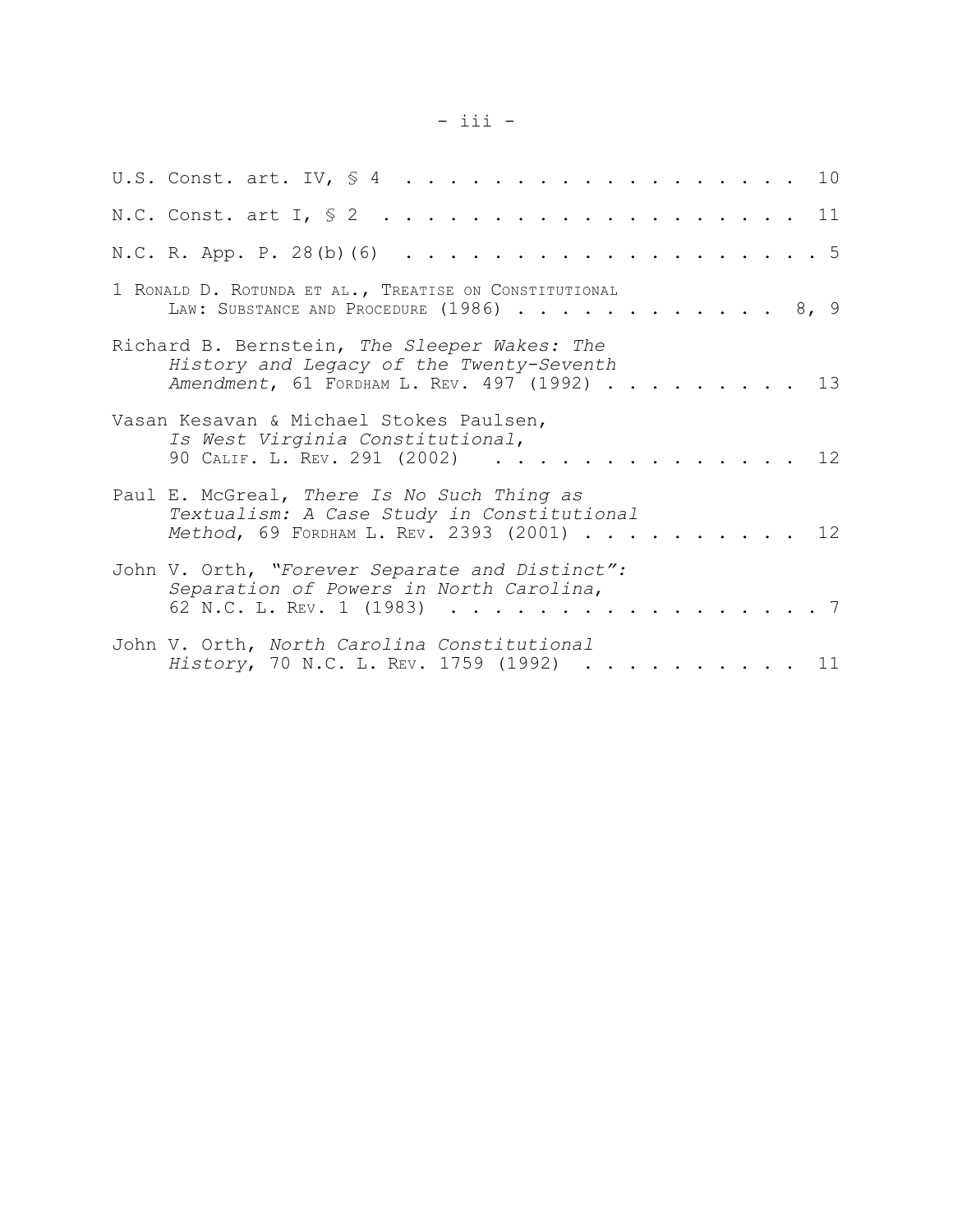## **NORTH CAROLINA COURT OF APPEALS**

#### **\*\*\*\*\*\*\*\*\*\*\*\*\*\*\*\*\*\*\*\*\*\*\*\*\*\*\*\*\*\*\*\*\*\*\*\*\*\*\***

| STATE OF NORTH CAROLINA |  |            |
|-------------------------|--|------------|
| V.                      |  | From MACON |
| ISAAC HUTCHISON BIRCH   |  |            |
|                         |  |            |

#### **BRIEF FOR THE STATE**

#### **\*\*\*\*\*\*\*\*\*\*\*\*\*\*\*\*\*\*\*\*\*\*\*\*\*\*\*\*\*\*\*\*\*\*\*\*\*\*\***

#### **STATEMENT OF THE CASE**

On 26 March 2010, Isaac Hutchison Birch ("defendant") was charged with driving while impaired ("DWI") and failing to operate his vehicle's headlamps. (R. pp. 2, 3, 6). As noted in the Motion to Dismiss filed contemporaneously herewith, the district court proceedings are not reflected in the Record on Appeal.

Defendant's case initially was heard in Macon County Superior Court on 1 and 2 June 2010, during which time the Honorable Bradley B. Letts, Superior Court Judge presiding, attempted to ascertain whether defendant desired appointed counsel or preferred to waive his right to counsel. (T. pp. 1-16). After defendant waived counsel (T. pp. 9-14), defendant's case was heard on 30 September 2010 before the Honorable Mark E. Powell, Superior Court Judge Presiding. (R. pp. 122-25). A jury found defendant quilty of  $DWI<sup>1</sup>$ (T. p. 72; R. p. 121), and the court imposed a Level Five punishment of sixty days imprisonment, suspended on twelve months

 $1$ The Record on Appeal does not disclose the disposition of the charge of failure to operate headlamps.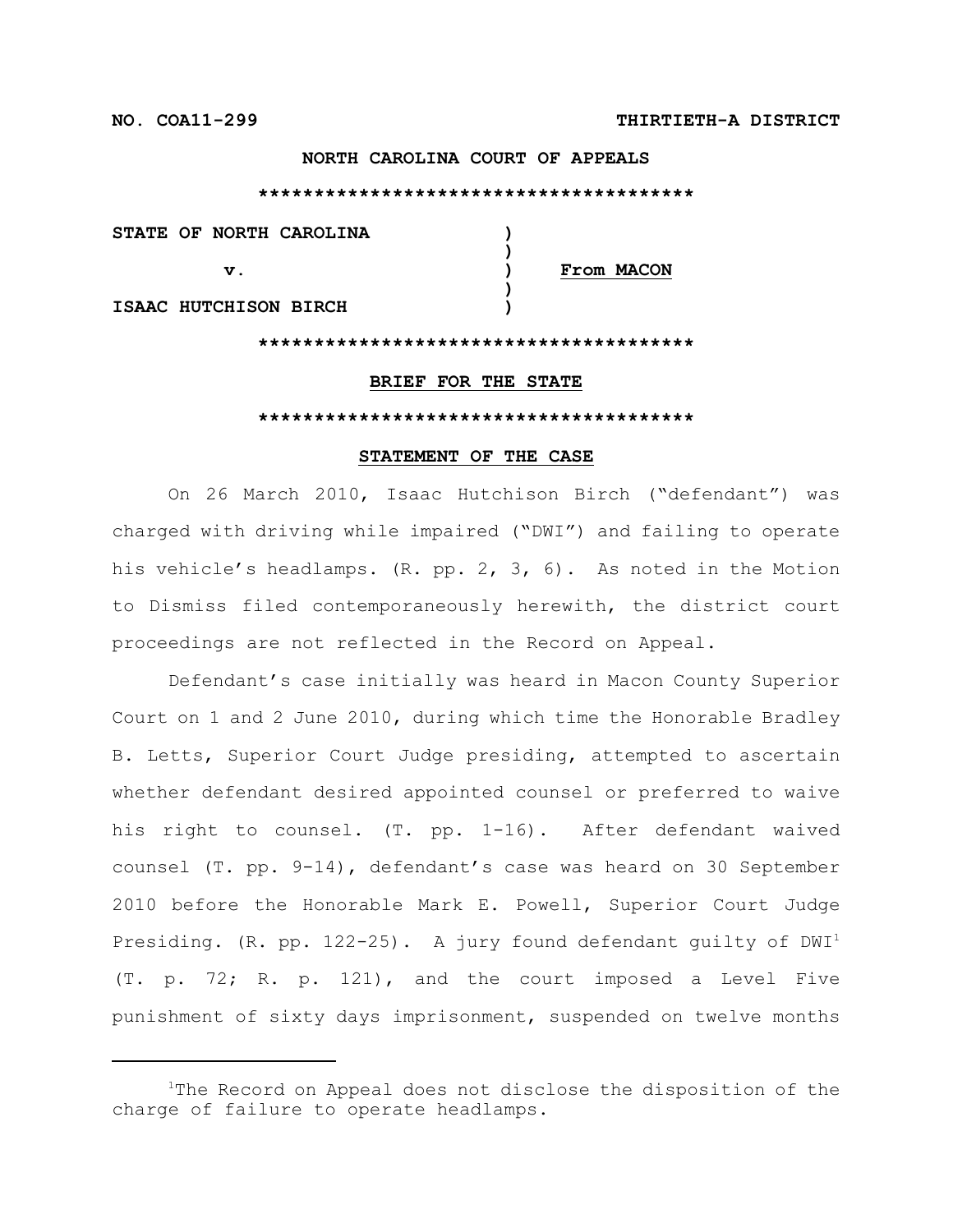unsupervised probation. (T. pp. 74-75; R. pp. 124-25). Defendant gave timely notice of appeal. (T. p. 75).

The settled Record on Appeal was filed on 9 March 2011, docketed on 14 March 2011, and mailed to the parties on 15 March 2011. (R. pp. 1, 137). On 14 April 2011, defendant filed a motion for an extension of time to file his brief, in which he sought an additional sixty days to file his brief. By Order entered 14 April 2011, this Court allowed defendant's motion in part, extending the time for filing by thirty days to 16 May 2011. Defendant filed his brief on 17 May 2011, and the State filed a motion to strike and dismiss. Defendant filed a response to the State's motion, and by Order entered 19 May 2011, this Court denied the State's motion and deemed defendant's brief timely filed.

Contemporaneous with the filing of the instant brief, the State has filed a Second Motion to Dismiss based upon a jurisdictional defect in the Record on Appeal.

### **STATEMENT OF THE FACTS**

At approximately 2:27 a.m. on 26 March 2010, Officer Matthew Breedlove ("Officer Breedlove") of the Franklin Police Department was in his marked patrol car in an alleyway off West Main Street in the Town of Franklin when he observed a truck driving westbound on West Main Street without its headlights or taillights on. (T. pp. 40-44, 48). Officer Breedlove pulled onto West Main Street and followed the truck as it turned onto Harrison Avenue. (T. pp. 42, 44). Officer Breedlove activated his blue lights, but the truck did not initially show any intention of stopping. (T. p. 42).

 $- 2 -$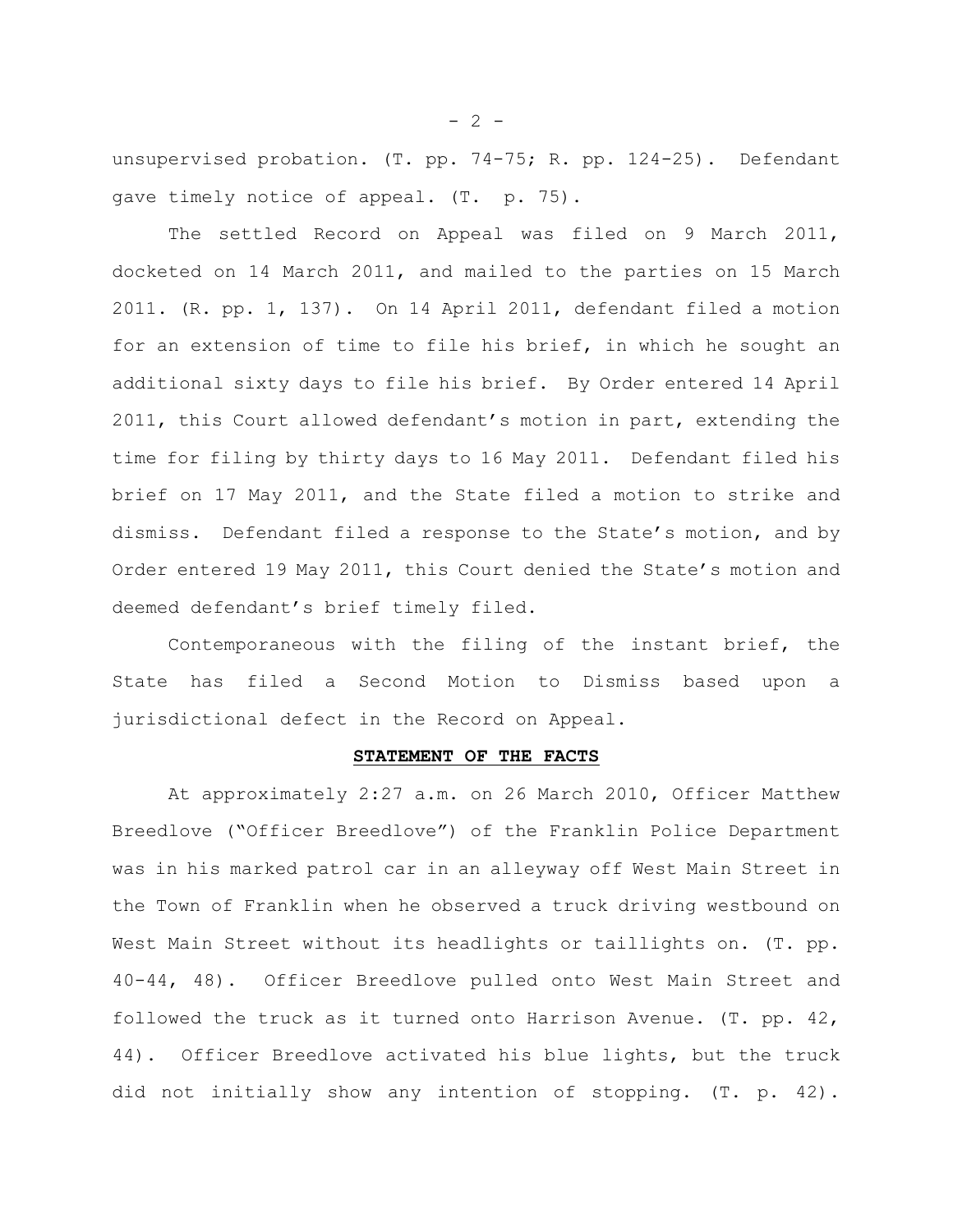After traveling one-half to three-quarters of a mile and passing several areas where it could safely pull off the road, the truck eventually pulled into a restaurant parking lot. (T. p. 43).

Officer Breedlove approached the vehicle and observed defendant in the driver's seat. (T. p. 44). After requesting his license and registration, Officer Breedlove asked defendant why he did not stop sooner. (T. p. 44). Defendant, who had a glazed look in his eyes, produced his license and registration and responded "the street was narrow." (T. pp. 44-45, 60). Officer Breedlove then told defendant he observed him driving in the dark without headlights, to which defendant stated "it was his right to drive without headlights." (T. p. 45). Officer Breedlove detected a very strong odor of alcohol emanating from defendant's breath and asked defendant if he had been drinking, to which defendant responded, "Not a lot since 10:30." (T. pp. 45-46).

Officer Breedlove then asked defendant to exit the truck, but defendant hesitated and questioned Officer Breedlove. (T. p. 46). Officer Breedlove explained he needed to determine defendant's level of impairment, and defendant remarked that Officer Breedlove "might as well go ahead and give him the ticket because he was not blowing." (T. pp. 46-47). Defendant eventually exited the truck, and Officer Breedlove continued smelling alcohol about defendant's breath. (T. p. 46). Defendant refused to submit to the Alco-Sensor and field sobriety tests. (T. p. 48). Officer Breedlove formed the opinion that defendant was driving while appreciably impaired by alcohol and placed defendant under arrest for DWI. (T. pp. 50-51).

- 3 -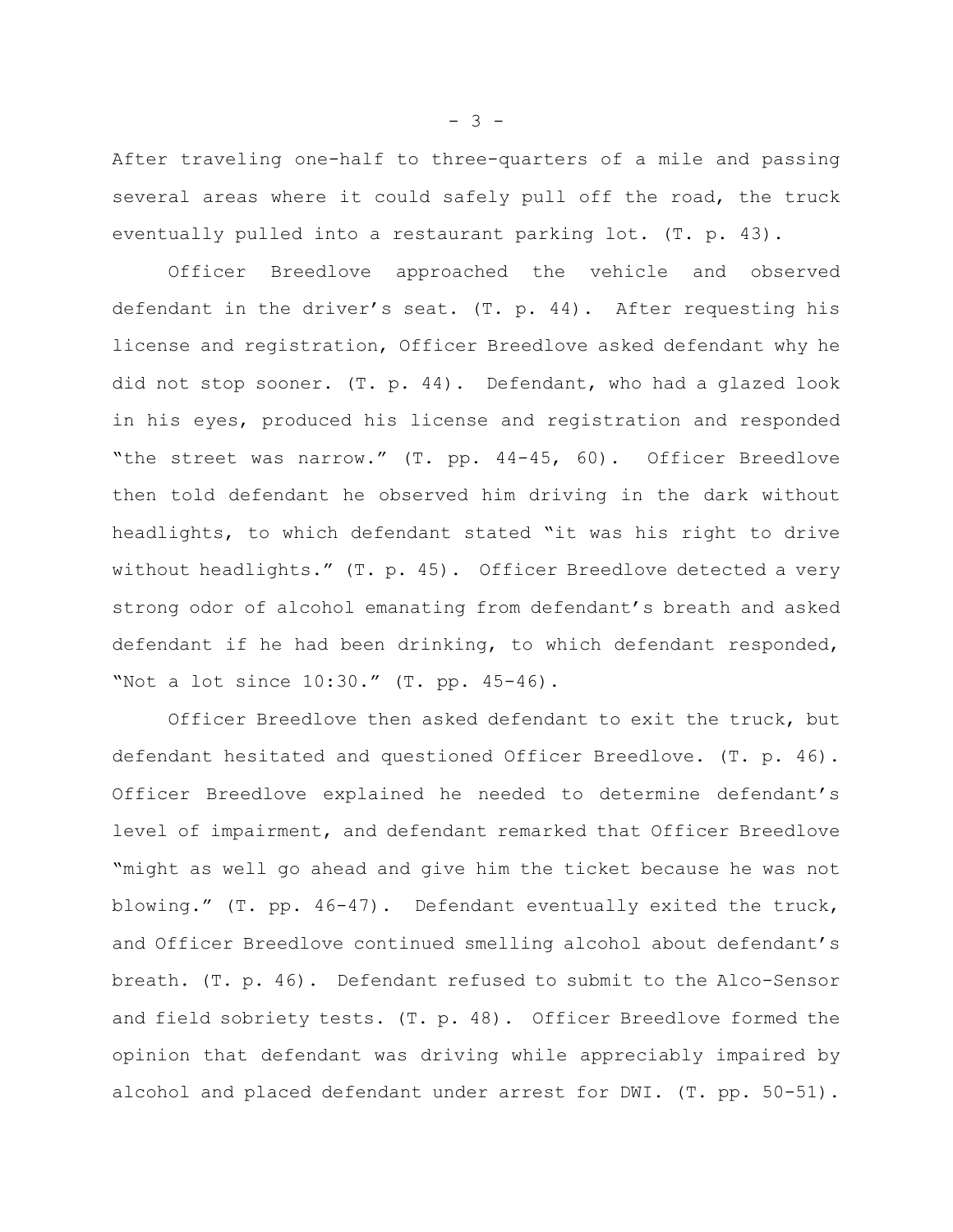Officer Breedlove transported defendant to the Macon County Detention Center, and at 2:55 a.m., Officer Breedlove, a certified chemical analyst, read defendant his chemical analysis rights. (T. pp. 51-55). Defendant refused to sign the rights form, refused to contact a witness, and refused to submit to the test. (T. pp. 55- 59; R. pp. 10, 120). During this time, Officer Breedlove continued to note that a "constant, very strong odor of alcohol" was coming from defendant's breath and that defendant was "rebellious," "interruptive," and "disorderly." (T. p. 56, 60).

Defendant did not present any evidence at trial. (T. p. 53).

#### **ARGUMENT**

## **I. DEFENDANT'S APPEAL SHOULD BE DISMISSED BECAUSE HE HAS FAILED TO CITE LEGAL AUTHORITY REQUIRING HIS CONVICTION BE VACATED AND BECAUSE THE ISSUES RAISED ON APPEAL ARE, IN ADDITION TO BEING FRIVOLOUS, BARRED BY THE POLITICAL QUESTION DOCTRINE.**

On appeal, defendant's sole argument is that the current state government in North Carolina is illegitimate and, therefore, his conviction must be vacated. Defendant's contentions are unsupported by legal authority and concern political questions for which judicial review is impermissible. Accordingly, defendant's appeal should be dismissed and conviction upheld.

## **A. Defendant has failed to cite any legal authority.**

As a preliminary matter, defendant has failed to cite any legal authority for his contention that the trial court lacked jurisdiction to enter judgment on his DWI conviction. In fact, an argument substantively identical to defendant's was raised in *State v. Sullivan*, \_\_ N.C. App. \_\_, 687 S.E.2d 504 (2009), *appeal denied*,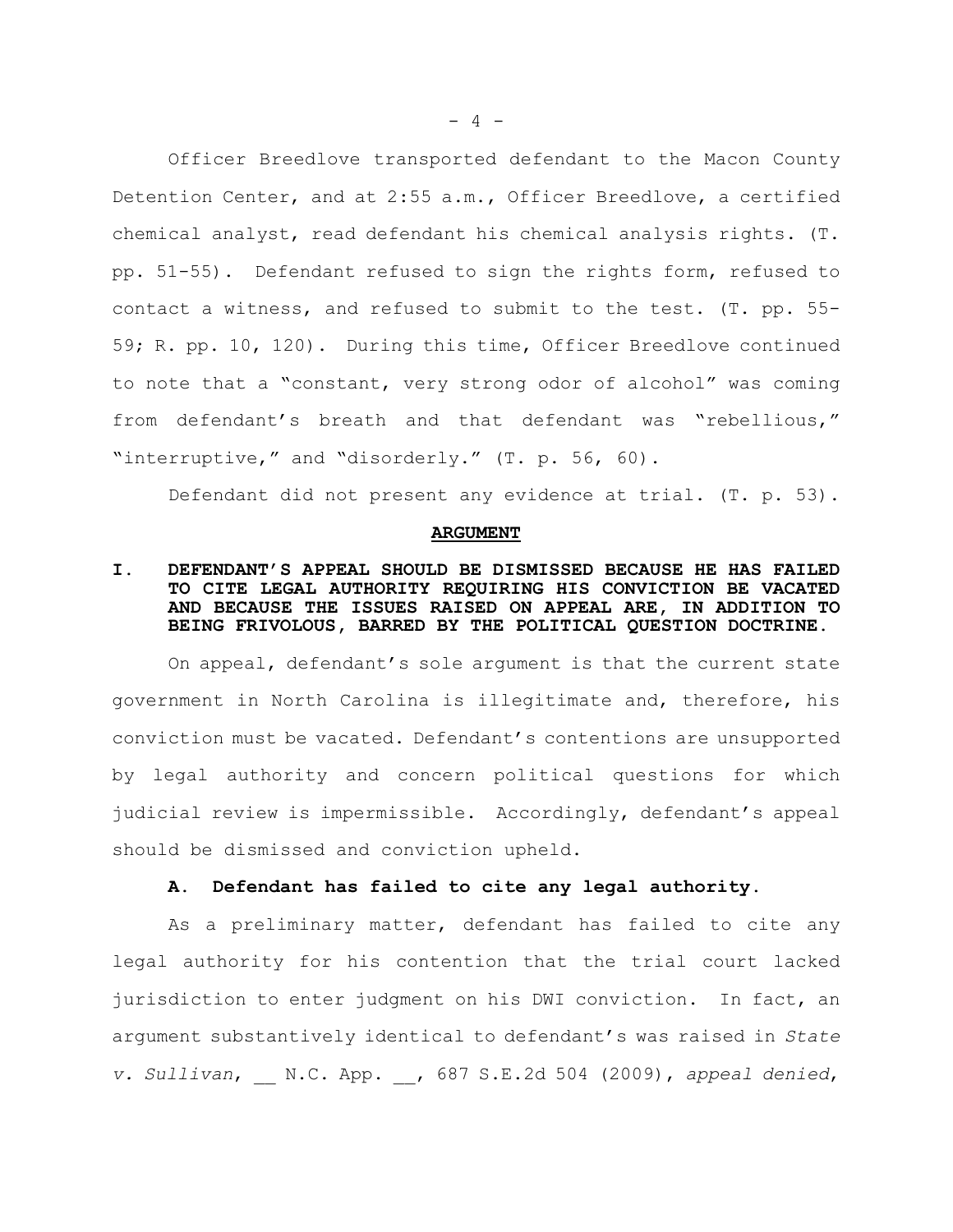364 N.C. 247, 699 S.E.2d 921 (2010), *cert. denied*, \_\_ U.S. \_\_, 178 L. Ed. 2d 754 (2011). In *Sullivan*, this Court dismissed the defendant's argument regarding North Carolina's legitimacy after the Civil War for failure to cite legal authorities pursuant to Rule 28(b)(6) of the Rules of Appellate Procedure. *See Sullivan*, \_\_ N.C. App. at , 687 S.E.2d at 509 (dismissing the "'frivolous'" and "'rambling'" argument that "the State of North Carolina cannot prove its lawful creation after the Civil War" (citation omitted)).

The 2009 amendments to the Rules of Appellate Procedure, which did not apply in *Sullivan*, seem to indicate that failure to cite authority does not automatically result in an argument being deemed abandoned. *See* N.C. R. App. 28(b)(6). Nevertheless, it remains the rule that "[i]t is not the role of the appellate courts . . . to create an appeal for an appellant." *First Charter Bank v. Am. Children's Home*, \_\_ N.C. App. \_\_, \_\_, 692 S.E.2d 457, 463 (2010) (omission in original) (internal quotation marks and citations omitted). Instead, "[a]ppellate review is limited to those questions clearly defined and presented to the reviewing court in the parties' briefs, in which arguments and authorities upon which the parties rely in support of their respective positions are to be presented." *Id.* (internal quotation marks and citations omitted).

Here, although defendant has provided historical references and citation to cases concerning the Reconstruction Act, he has offered no legal authority supporting his claim that his DWI conviction should be vacated because of events following the Civil War. Accordingly, defendant's appeal should be dismissed.

 $-5 -$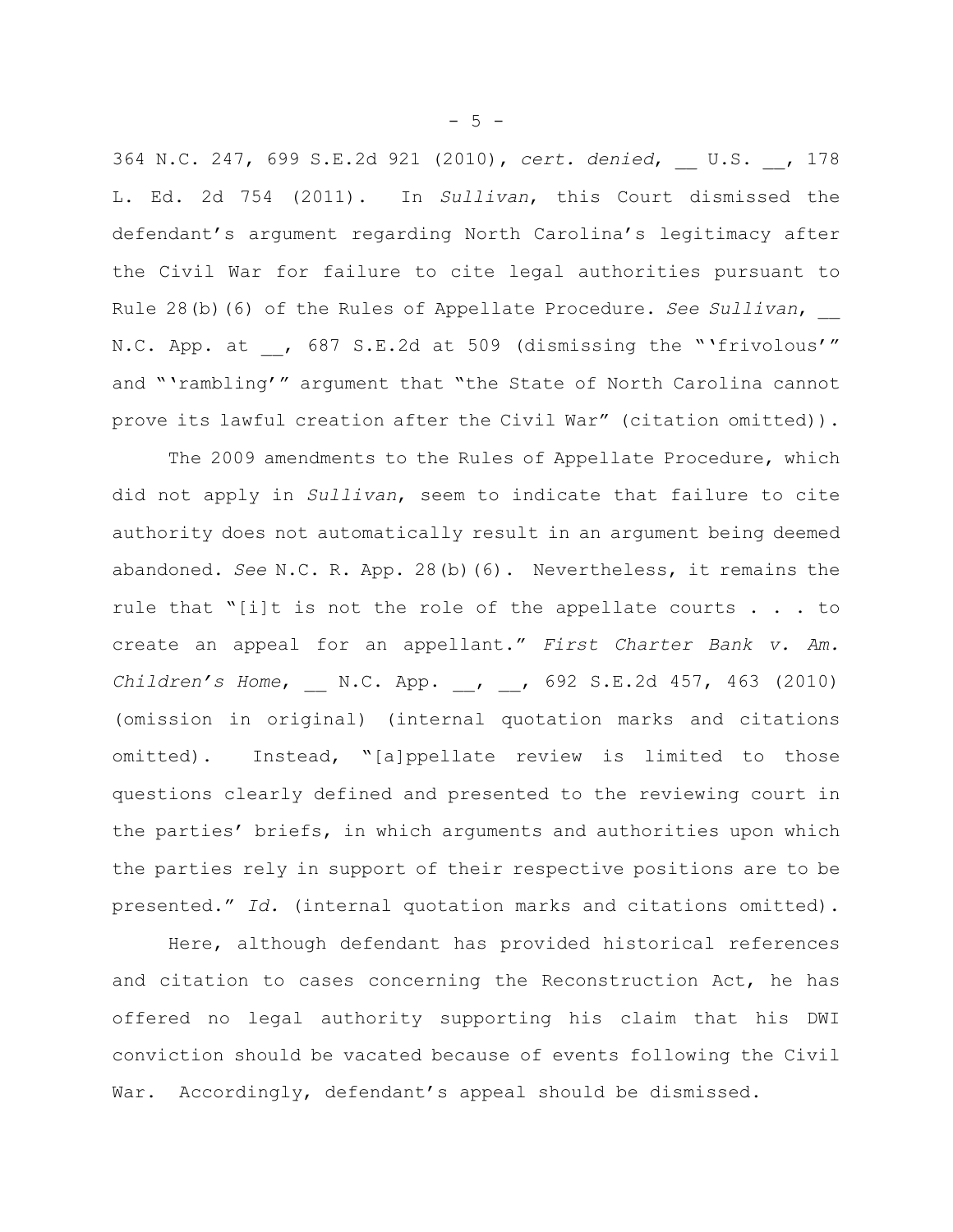## **B. Defendant's arguments are barred by the political question doctrine**.

Assuming *arguendo* defendant's brief is sufficient under the Appellate Rules, his argument appears to proceed as follows: (1) North Carolina was lawfully created as the 12th State in the Union; (2) North Carolina lawfully seceded from the Union;<sup>2</sup> (3) the Reconstruction Acts unlawfully annulled the 12th State and, through coercion, admitted North Carolina into the Union as the 39th State; (4) the 39th State is unconstitutional and illegitimate as it does not derive its authority from the consent of the governed; and therefore, (5) North Carolina today cannot enforce its laws. Although "patently frivolous," see Sullivan, N.C. App. at , 687 S.E.2d at 509, the issue raised by defendant on appeal is a quintessential, non-justiciable political question, the resolution of which cannot be found in this Court. Accordingly, defendant's appeal should be dismissed and conviction upheld.

Pursuant to the political question doctrine, "'courts will not adjudicate political questions.'" *Bacon v. Lee*, 353 N.C. 696, 717, 549 S.E.2d 840, 854 (quoting *Powell v. McCormack*, 395 U.S. 486, 518, 23 L. Ed. 2d 491, 515 (1969)), *cert. denied*, 533 U.S. 150 L. Ed. 2d 804 (2001). The doctrine was first announced over two centuries ago, *see Marbury v. Madison*, 5 U.S. (1 Cranch) 137, 170, 2 L. Ed. 60, 71 (1803) ("Questions, in their nature political, or which are, by the constitution and laws, submitted to the

*But see Texas v. White*, 74 U.S. (7 Wall.) 700, 726, 19 L. Ed. <sup>2</sup> 227, 237 (1868) (explaining the Union is an "indissoluble relation" and, therefore, Texas' secession was "absolutely null").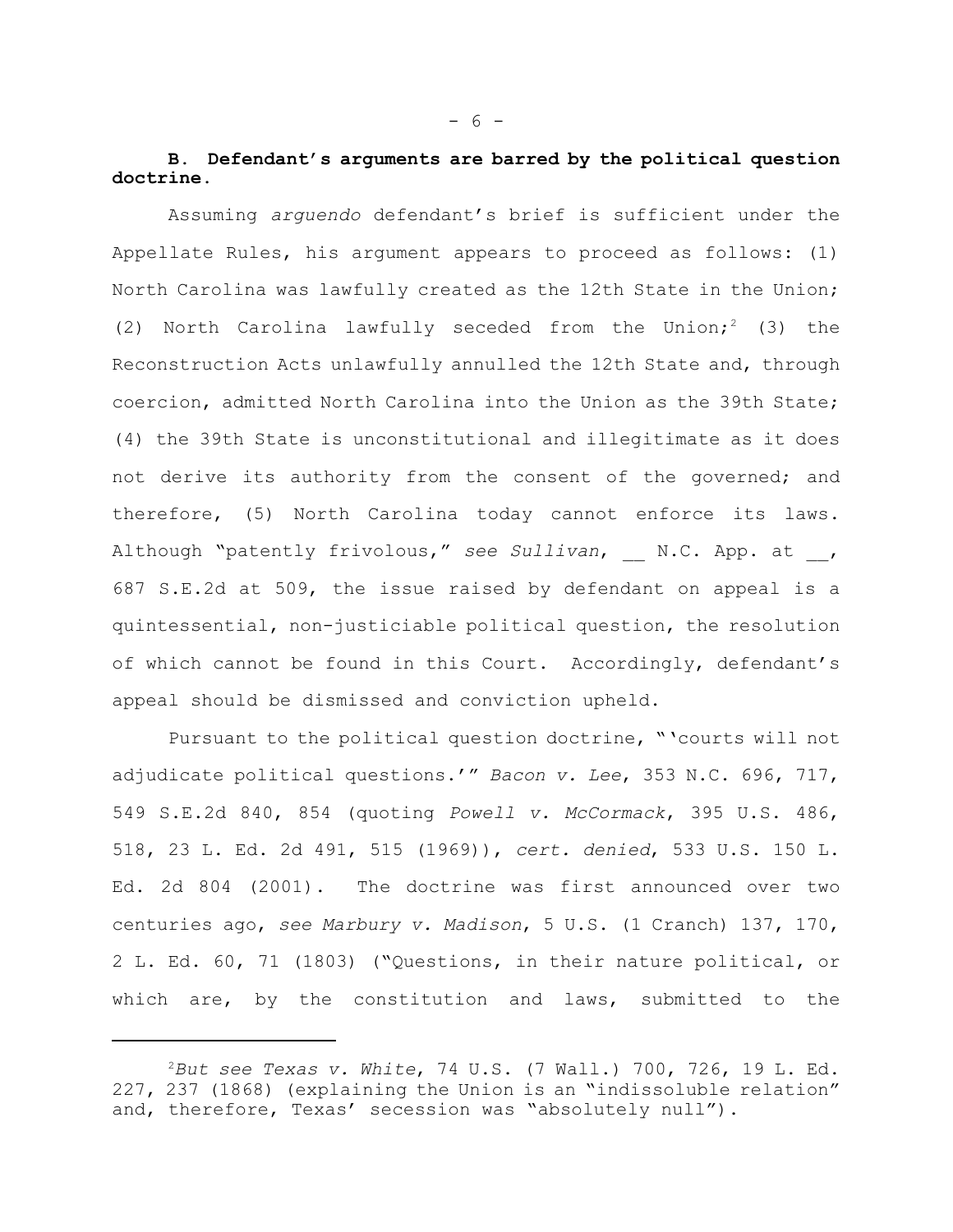executive, can never be made in this court"), and has long been recognized in our state, even before the alleged 1868 watershed moment under defendant's theory. *See, e.g.*, *In re Bradshaw*, 60 N.C. (1 Win.) 454 (1864) (noting "the Courts are not at liberty to enter" into "conjectures on political questions"). In fact, since the doctrine is premised on separation of powers, *see Powell*, 395 U.S. at 518, 23 L. Ed. 2d at 515, the political question doctrine arguably has a stronger foundation in North Carolina as, unlike the federal Constitution, our state Constitution "includes an *express* separation of powers provision." *Bacon*, 353 N.C. at 716, 549 S.E.2d at 853-54 (emphasis in original) (citing N.C. Const. art. I,  $\frac{6}{5}$  6). *See generally* John V. Orth, *"Forever Separate and Distinct": Separation of Powers in North Carolina*, 62 N.C. L. REV. 1 (1983).

As our Supreme Court has explained, "'[t]he political question doctrine excludes from judicial review those controversies which revolve around policy choices and value determinations constitutionally committed for resolution to the halls of Congress or the confines of the Executive Branch.'" *Bacon*, 353 N.C. at 717, 549 S.E.2d at 854 (omission in original) (quoting *Japan Whaling Ass'n v. Am. Cetacean Soc'y*, 478 U.S. 221, 230, 92 L. Ed. 2d 166, 178 (1986)). Under the doctrine, a case should be dismissed as nonjusticiable when any of the following conditions are met:

[1] a textually demonstrable constitutional commitment of the issue to a coordinate political department; or [2] a lack of judicially discoverable and manageable standards for resolving it; or [3] the impossibility of deciding without an initial policy determination of a kind clearly for nonjudicial discretion; or [4] the impossibility of a court's undertaking independent resolution without

- 7 -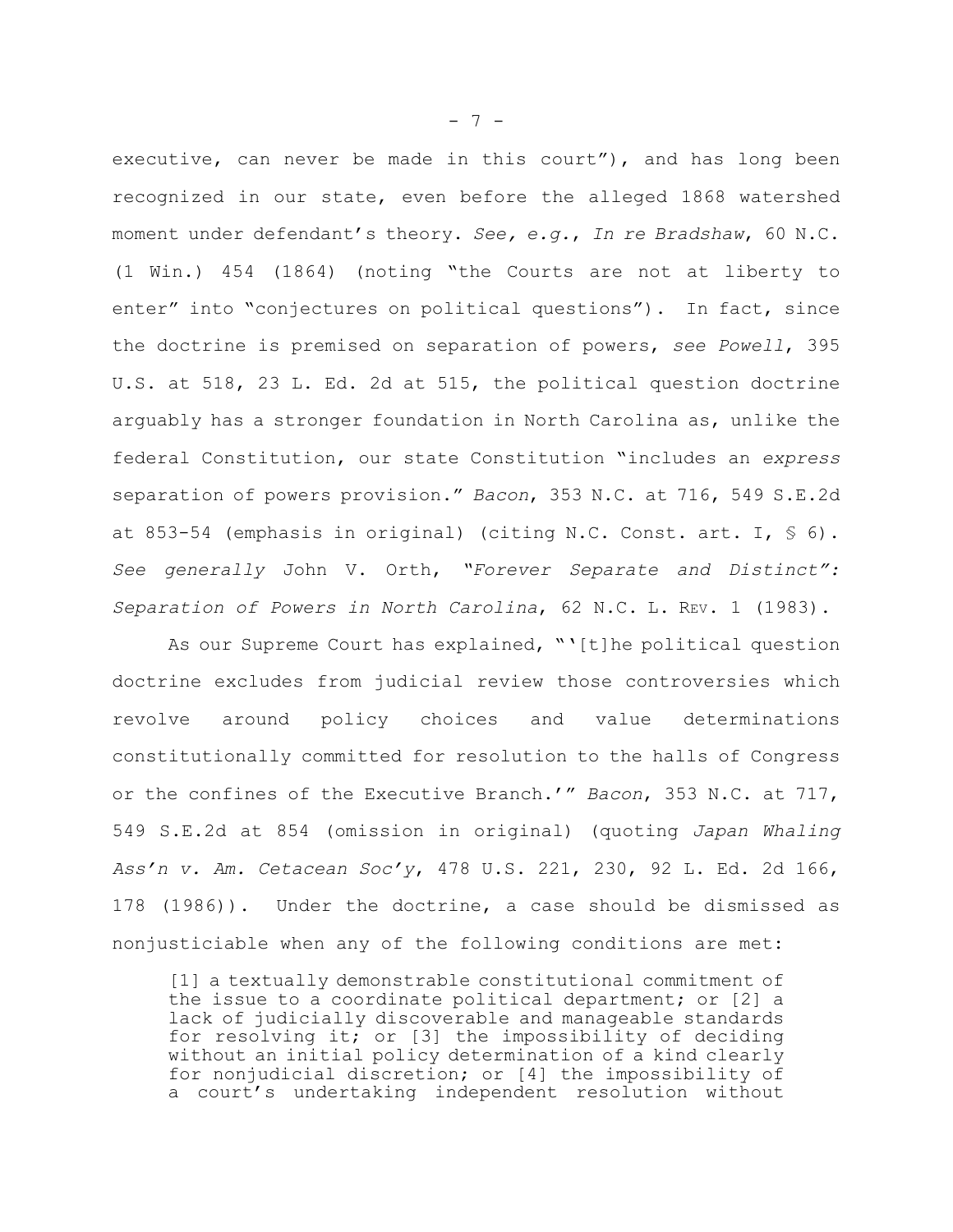expressing lack of the respect due coordinate branches of government; or [5] an unusual need for unquestioning adherence to a political decision already made; or [6] the potentiality of embarrassment from multifarious pronouncements by various departments on one question.

*Baker v. Carr*, 369 U.S. 186, 217, 7 L. Ed. 2d 663, 686 (1962) (bracketed numbering added); *see also Nixon v. United States*, 506 U.S. 224, 236, 122 L. Ed. 2d 1, 13 (1993); 1 RONALD D. ROTUNDA ET AL., TREATISE ON CONSTITUTIONAL LAW: SUBSTANCE AND PROCEDURE § 2.16, at 183-84 (1986) [hereinafter ROTUNDA].

On appeal, defendant contends the current government of North Carolina – the "39th State" – is illegitimate and incapable of prosecuting him because he is a citizen of the lawful state of North Carolina – the "12th State." Defendant, in effect, asks this Court to decide between "two" alleged state governments.

In 1847, the Supreme Court declined to decide whether "the acknowledgment of a domestic State is like the recognition of the independence or existence of a foreign State," which is a nonjusticiable, political question. *Boland v. Jones*, 46 U.S. (5 How.) 343, 374, 12 L. Ed. 181, 196 (1847). Two years later, however, the Court conclusively answered that question in the affirmative and held the same constituted a political question. *See Luther v. Borden*, 48 U.S. (7 How.) 1, 12 L. Ed. 581 (1849).

*Luther* arose "out of the unfortunate political differences which agitated the people of Rhode Island in 1841 and 1842" – often termed the Dorr Rebellion. *Id.* at 34, 12 L. Ed. at 595. The suit was for trespass after the defendants entered and searched the plaintiff's home without his consent. *Id.* at 34, 12 L. Ed. at 595-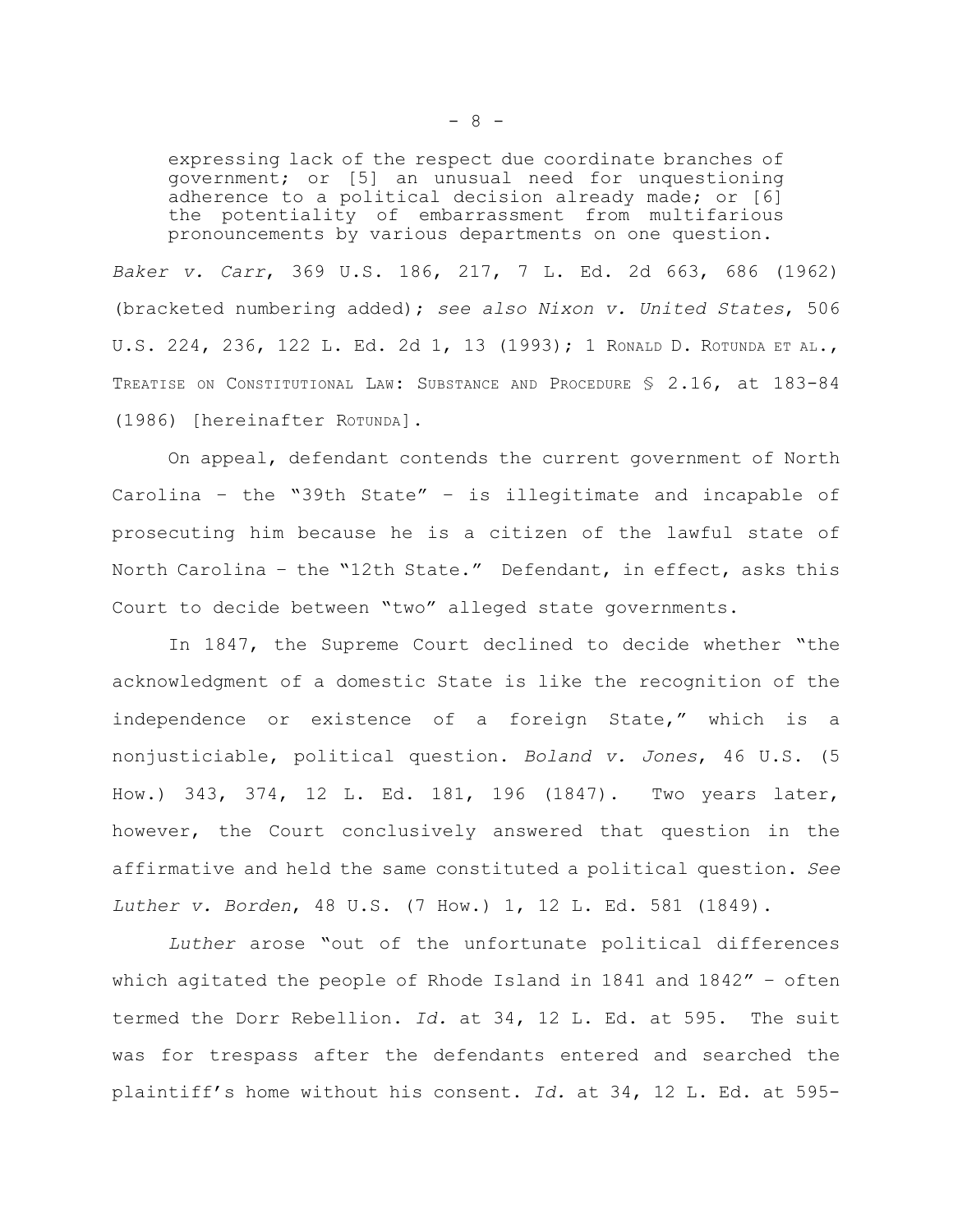96. The defendants justified their actions by contending that they were acting under orders of the lawful charter government, which plaintiff was actively attempting to overthrow. *See id.* The plaintiff, on the other hand, countered that the charter government had ceased to exist and had been replaced by a new government headed by Thomas Dorr. *See id.* at 34-37, 12 L. Ed. at 595-97.

"Thus, out of a simple trespass action the Supreme Court was called upon to determine which was the legitimate government of Rhode Island." ROTUNDA, *supra*, at 182. The Supreme Court declined, noting the wholly untenable consequences of such a determination:

For, if this court is authorized to enter upon this inquiry as proposed by the plaintiff, and it should be decided that the charter government had no legal existence during the period of time above mentioned, - if it had been annulled by the adoption of the opposing government, -- then the laws passed by its legislature during that time were nullities; its taxes wrongfully collected; its salaries and compensation to its officers illegally paid; its public accounts improperly settled; and the judgments and sentences of its courts in civil and criminal cases null and void, and the officers who carried their decisions into operation answerable as trespassers, if not in some cases as criminals.

*Luther*, 48 U.S. (7 How.) at 38-39, 12 L. Ed. at 597.

The Court also noted a Rhode Island state court could not reasonably adjudicate a dispute between entities claiming to be the lawful Rhode Island government. *See id.* at 39-40, 12 L. Ed. at 598 ("Indeed, we do not see how the question could be tried and judicially decided in a State court. Judicial power presupposes an established government capable of enacting laws and enforcing their execution, and of appointing judges to expound and administer them. The acceptance of the judicial office is a recognition of the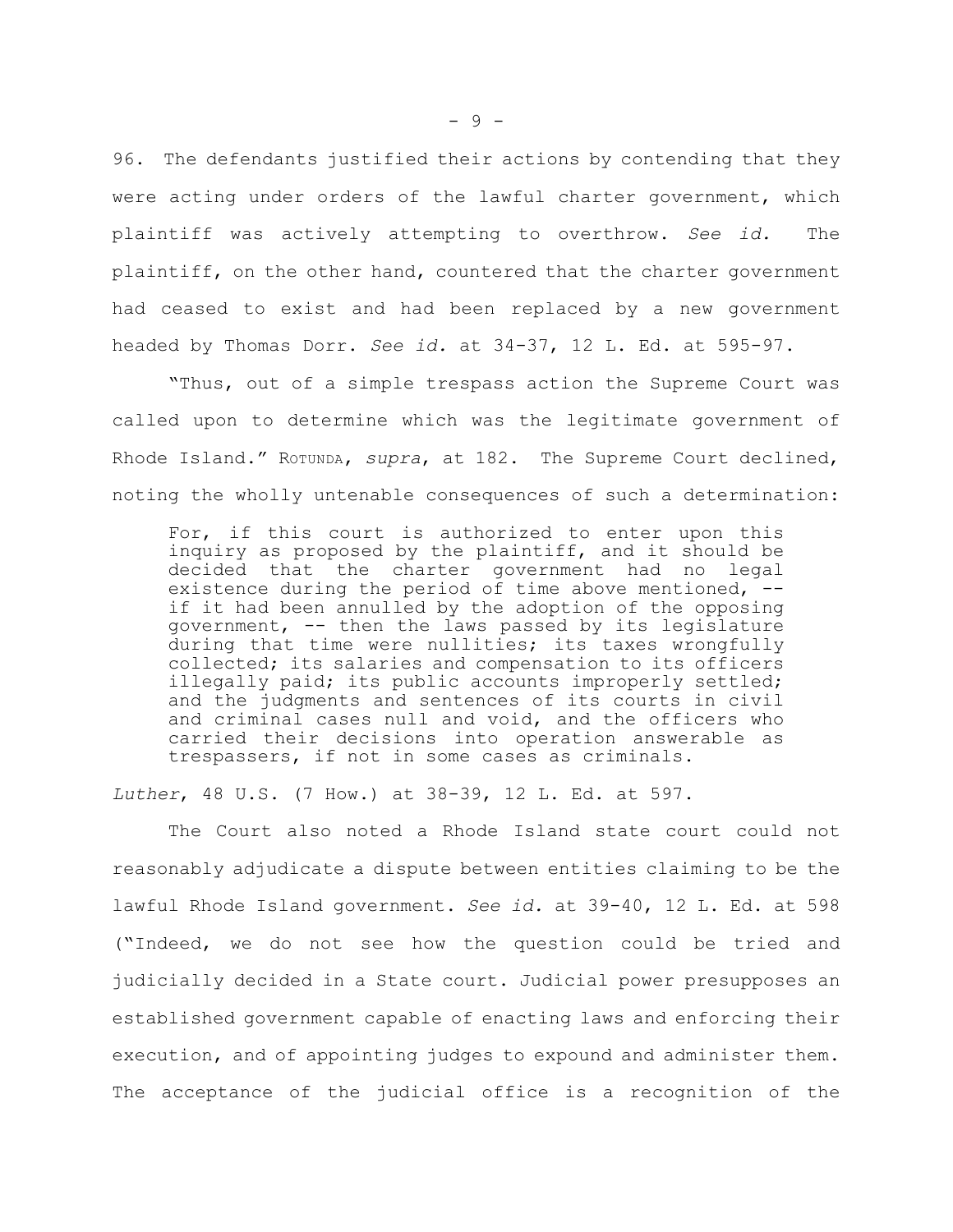authority of the government from which it is derived."). Similarly, in the instant case, this Court was established under what defendant would contend was the illegitimate "39th State," as it was approved by constitutional amendment in 1965 and established in 1967. If defendant's argument had merit, which is denied, this Court would not even exist and, thus, would be incapable of vacating defendant's judgment. On the other hand, if this Court were to rule on the merits of the case, however frivolous, it would "necessarily affirm[] the existence and authority of the government under which it is exercising judicial power." *Id.* There scarcely can be a more political question than political existence, and defendant's contentions implicate nearly all the conditions for a political question. *See Baker*, 369 U.S. at 217, 7 L. Ed. 2d at 686.

Ultimately, the Court in *Luther* held the plaintiff's arguments revolved around inherently political questions and, thus, declined to rule on the merits of the case. *Luther*, 48 U.S. at 46-47, 12 L. Ed. at 601. The Court based its decision on the Guarantee Clause in the United States Constitution, *see* U.S. Const. art. IV, § 4, and held that "it rests with Congress to decide what government is the established one in a State. For as the United States guarantee to each State a republican government, Congress must necessarily decide what government is established in the State before it can determine whether it is republican or not." *Luther*, 48 U.S. at 42, 12 L. Ed. at 599. Once such a decision is made, it cannot "be questioned in a judicial tribunal." *Id.* Instead, "the courts must administer the law as they find it." *Id.* at 45, 12 L. Ed. at 600.

- 10 -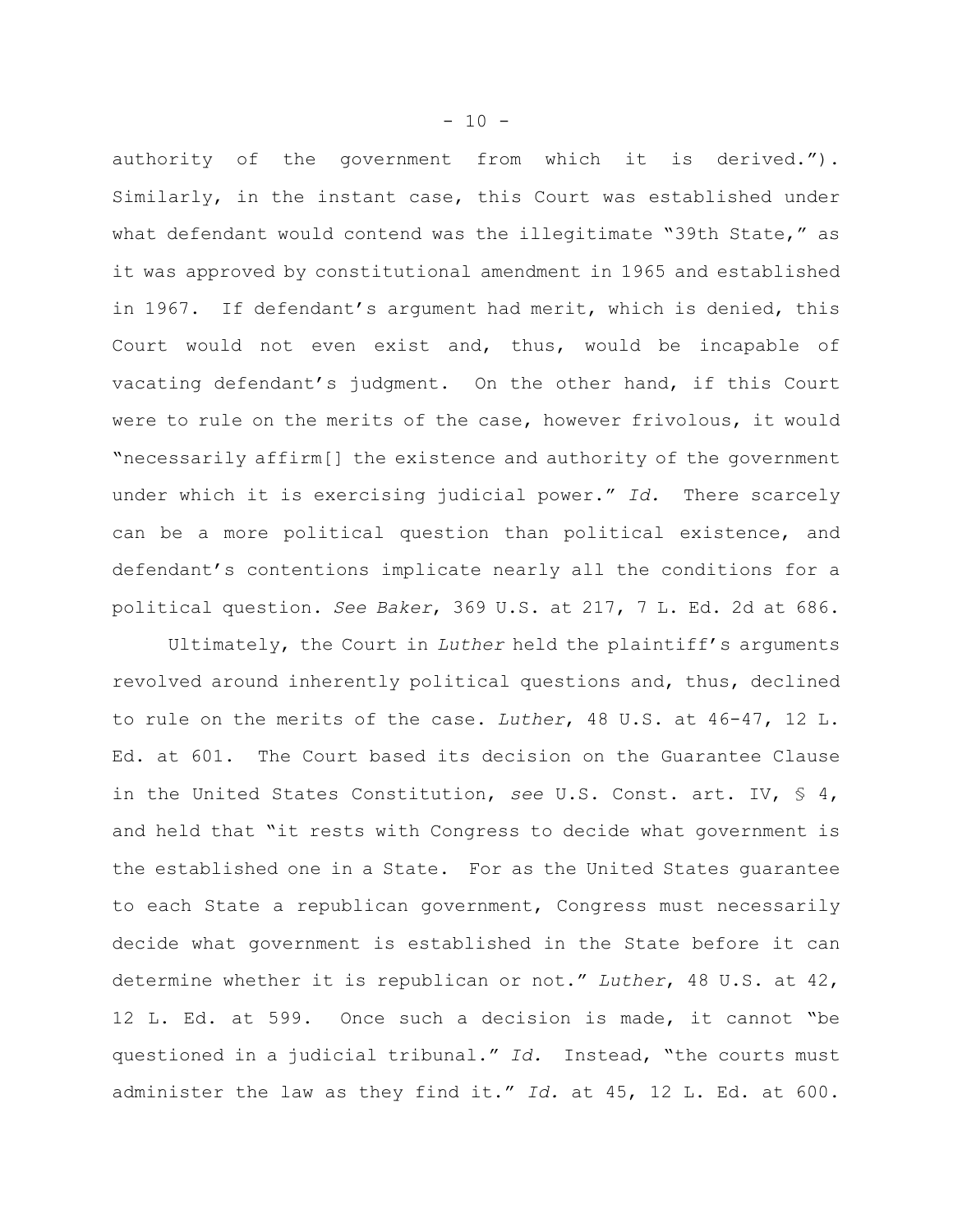As the Court further explained, "the sovereignty of every State resides in the people of the State," who alone "may alter and change their form of government." *Id.* at 47, 12 L. Ed. at 601.<sup>3</sup> Whether a government has been displaced and replaced by another, however, "is a question to be settled by the political power. And when that power has decided, the courts are bound to take notice of its decision, and to follow it." *Id.* Even the dissenting justice found it "obvious" that the validity of the charter government was a political question and that the Court cannot "be the umpire in questions merely political." *Id.* at 48, 51, 12 L. Ed. at 601, 603 (Woodbury, J., dissenting). Accordingly, this Court is precluded from reviewing the political question posited by defendant – *i.e.*, whether there are two state governments and which is legitimate.

In addition to the Guarantee Clause discussed in *Luther*, the issues raised by defendant also are rendered nonjusticiable by

 $3$ In fact, "the people of the State" rejected an attempt to dismantle the Reconstruction-era constitution two years after its creation. *See* John V. Orth, *North Carolina Constitutional History*, 70 N.C. L. REV. 1759, 1781 (1992) ("When pre-war political forces reemerged in 1870 in the form of the Conservative Party and won control of the general assembly, they immediately proposed a convention to replace the hated carpetbagger constitution. Although not required to submit the issue to the voters, they did so – and suffered an embarrassing defeat."). Indeed, "[w]ith the passage of time and amendments, the attitude towards the Constitution of 1868 had changed from resentment to a reverence so great that until the second third of the twentieth century, amendments were very difficult to obtain." *Id.* at 1785 (internal quotation marks and citation omitted). Further, regardless of any issues defendant has with that Constitution, our State now operates under the Constitution of 1971, under which "[a]ll political power is vested in and derived from the people." N.C. Const. art I,  $\frac{1}{5}$  2.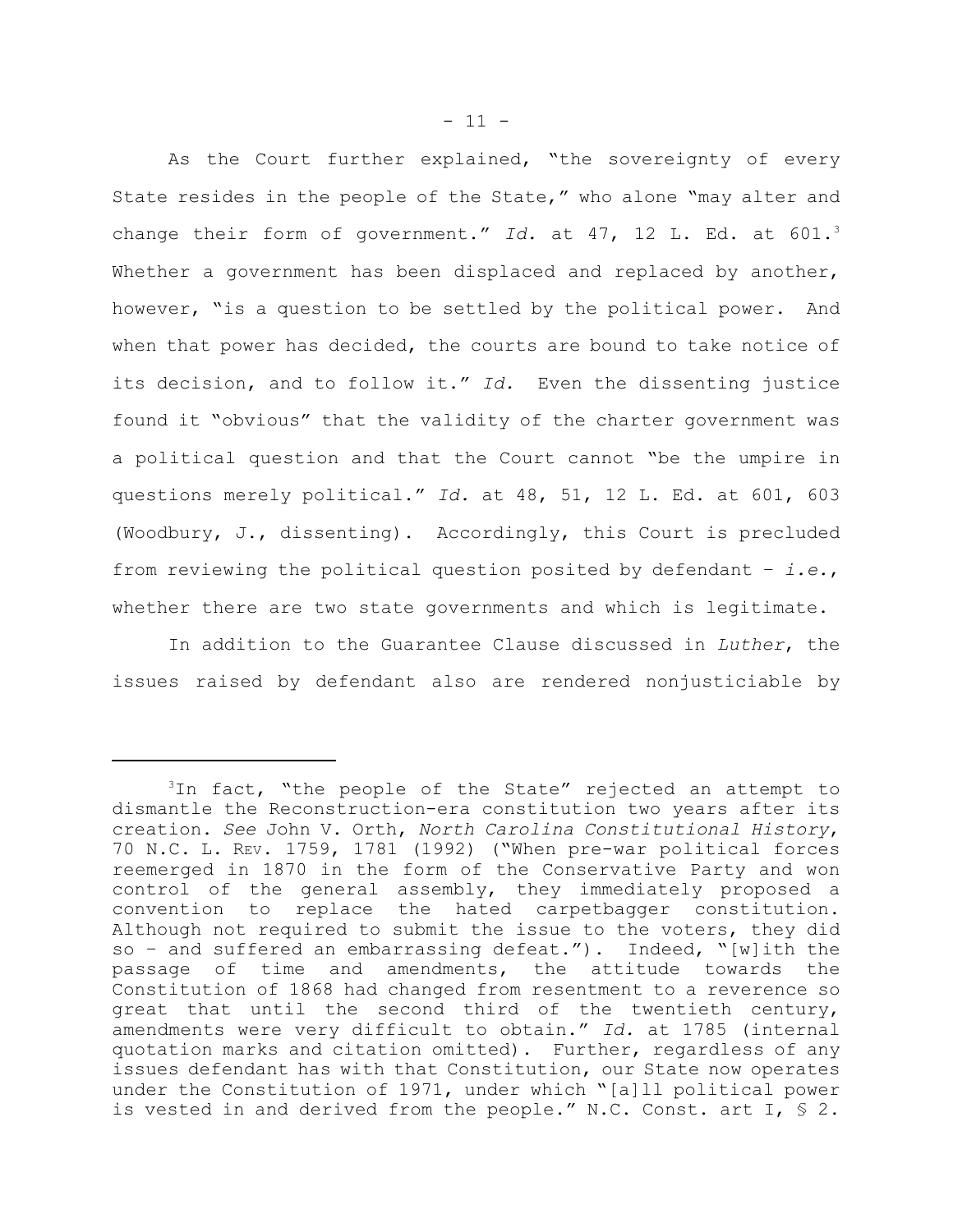virtue of the Statehood Clause. Specifically, Article IV, Section 3, of the United States Constitution provides:

New States may be admitted *by the Congress* into this Union; but no new States shall be formed or erected within the Jurisdiction of any other State; nor any State be formed by the Junction of two or more States, or parts of States, without the Consent of the Legislatures of the States concerned *as well as of the Congress*.

U.S. Const. art. IV,  $\frac{1}{5}$  3 (emphases addd). As one commentator has aptly noted, for political question purposes, "the Statehood Clause appears to commit statehood issues to Congress." Paul E. McGreal, *There Is No Such Thing as Textualism: A Case Study in Constitutional Method*, 69 FORDHAM L. REV. 2393, 2454 & n.278 (2001). Accordingly, the constitutionality of North Carolina as the "39th State," however frivolous, cannot be determined in the judiciary because of the inherent political question under the *Baker* framework. *See Baker*, 369 U.S. at 217, 7 L. Ed. 2d at 686.<sup>4</sup>

Finally, to the extent defendant requests this Court review the constitutionality or legitimacy of North Carolina's ratification of the Fourteenth Amendment, the United States Supreme Court held decades ago "that issues having to do with the ratification of amendments are political questions best left to the

<sup>&</sup>lt;sup>4</sup>The constitutionality of other states similarly has been questioned, but answers cannot be found in the courts. *See* Vasan Kesavan & Michael Stokes Paulsen, *Is West Virginia Constitutional*, 90 CAL. L. REV. 291, 297 (2002) (assessing the constitutionality of West Virginia's statehood, along with that of Kentucky, Maine, and Vermont, but noting "nobody would take seriously, other than as a parable about constitutional interpretation generally, the conclusion that West Virginia is unconstitutional, and nobody today would act on such a conclusion").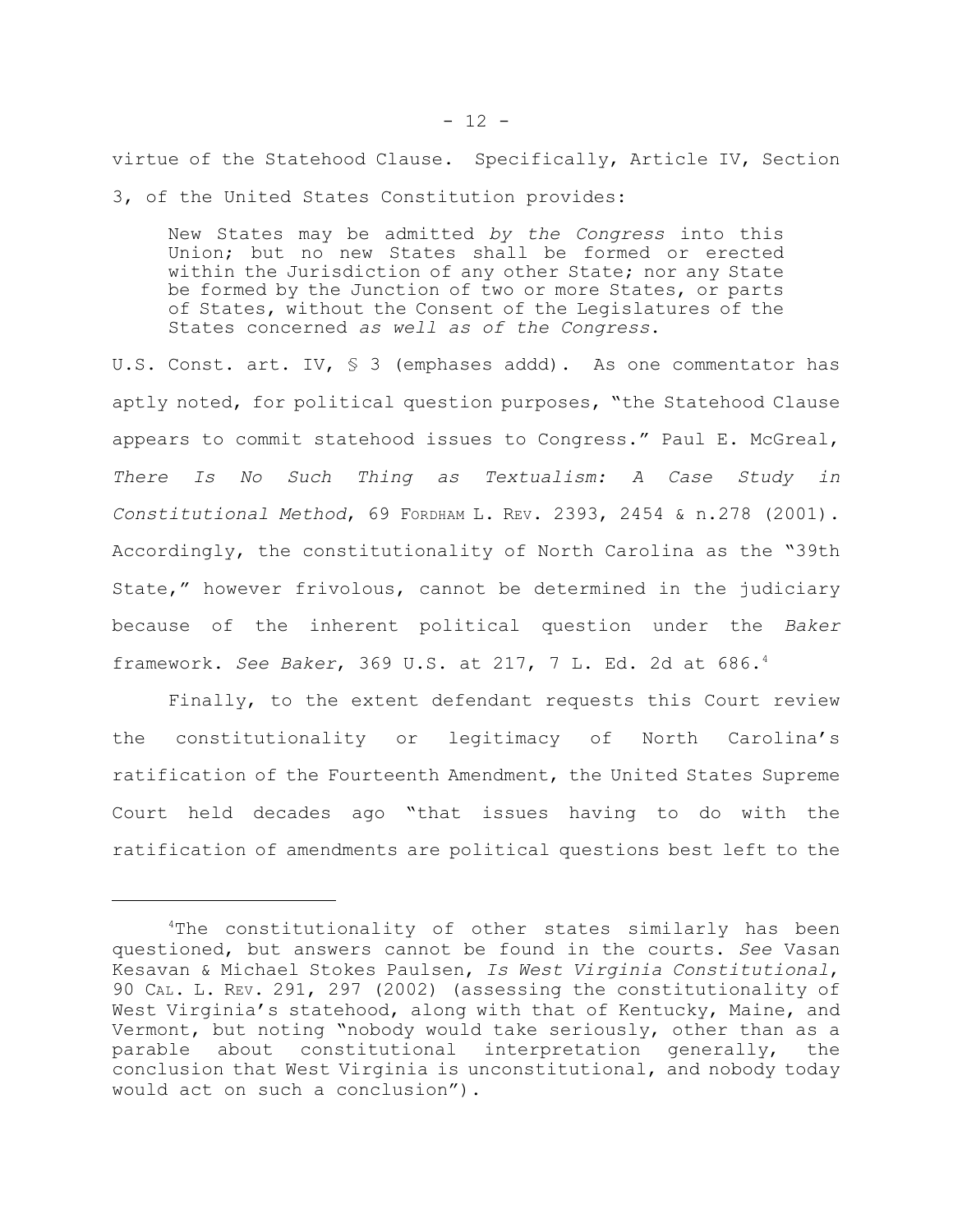determination of Congress." Richard B. Bernstein, *The Sleeper Wakes: The History and Legacy of the Twenty-Seventh Amendment*, 61 FORDHAM L. REV. 497, 544 (1992). Specifically, in *Coleman v. Miller*, 307 U.S. 433, 83 L. Ed. 1385 (1939), the Supreme Court declined, on political question grounds, to decide whether the Child Labor Amendment was properly ratified by the Kansas legislature, holding "the efficacy of ratifications by state legislatures, in the light of previous rejection or attempted withdrawal, should be regarded as a political question pertaining to the political departments, with the ultimate authority in the Congress in the exercise of its control over the promulgation of the adoption of the amendment." *Coleman*, 307 U.S. at 450, 83 L. Ed. at 1394; *cf. also Scott v. Jones*, 46 (5 How.) 343, 378, 12 L. Ed. 181, 198 (1847) (declining to rule on a challenge to the validity of the enactment process of a state statute as "a matter so purely political and so full of party agitation"). Therefore, defendant's challenge to North Carolina's ratification of the Fourteenth Amendment also is nonjusticiable and cannot be reviewed by this or any other Court.

## **CONCLUSION**

Although concomitant with sesquicentennial commemorations of the Civil War, defendant's DWI conviction is wholly independent of and untainted by the firing on Fort Sumter, the surrender at Appomattox, and the Reconstruction thereafter. Defendant has offered no legal authority in support of his argument, which, at most, relates solely to the role of the State vis-à-vis the federal government and has no correlation to the ability of the former to

- 13 -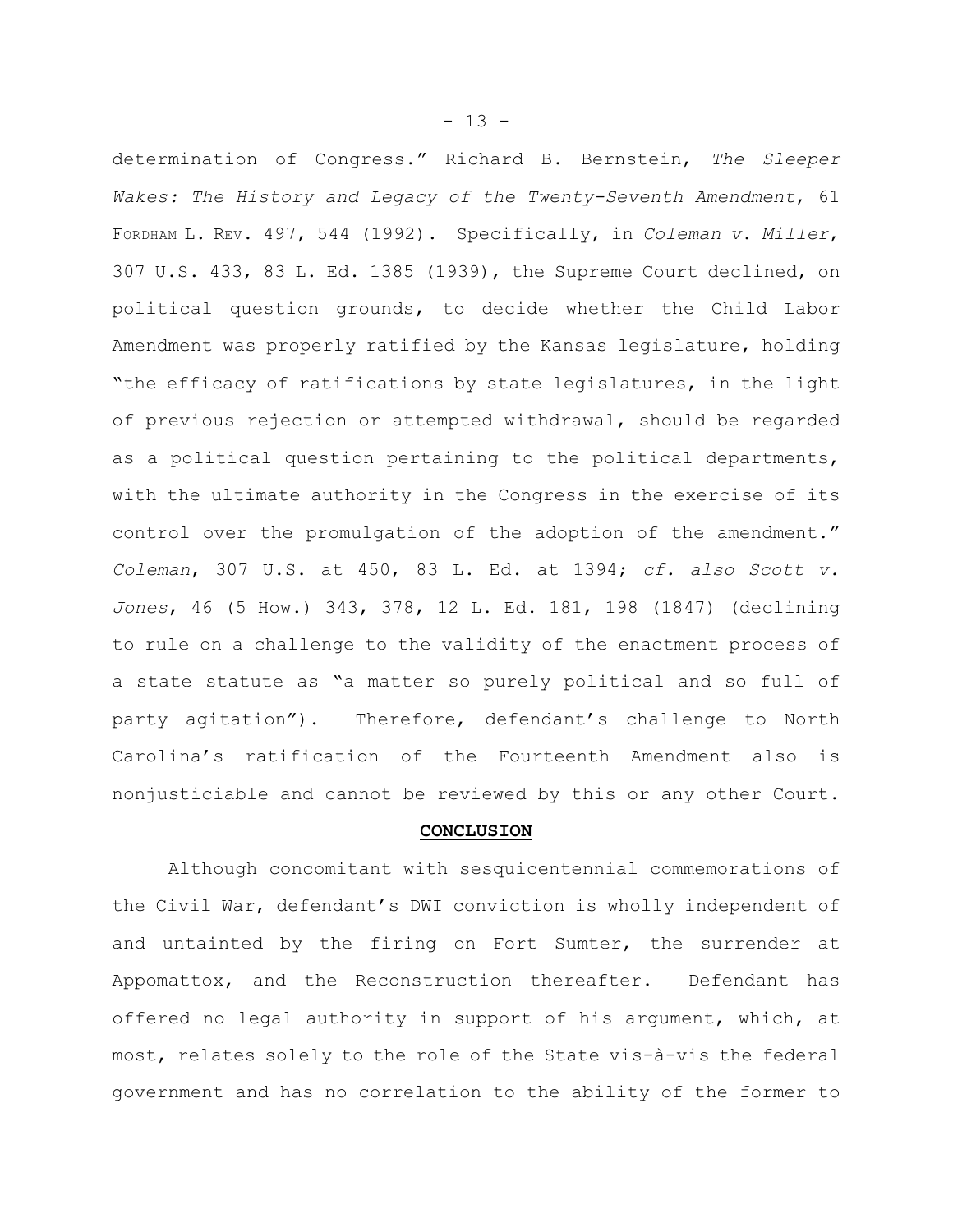enforce its own laws. Indeed, defendant acknowledged as much when he submitted to state law by, *inter alia*, (a) obtaining a North Carolina drivers license (R. pp. 2, 3), (b) surrendering his license as a condition of his pre-trial release (R. p. 9), (c) registering his vehicle with the Division of Motor Vehicles and obtaining a license plate and registration card  $(R. p. 4)$ , and  $(d)$ fueling his vehicle, which would have entailed a state gas tax.<sup>5</sup>

Nevertheless, defendant's argument, while frivolous, is simply not justiciable. Issues concerning the legitimacy of allegedly different state governments or the validity of the ratification of constitutional amendments are barred by the political question doctrine and cannot be resolved in the judiciary. Accordingly, the State respectfully requests this Court dismiss defendant's appeal and uphold the judgment below.

Electronically submitted, this the 15th day of June, 2011.

Roy Cooper ATTORNEY GENERAL

/s/ ELECTRONICALLY SUBMITTED Jess D. Mekeel Assistant Attorney General

North Carolina Department of Justice Post Office Box 629 Raleigh, North Carolina 27602 Telephone: (919) 716-6500 Facsimile: (919) 716-6708 Email: jmekeel@ncdoj.gov N.C. State Bar No. 35444

 $5$ Defendant also contended at trial that the proceedings were "wasting money in fact of *the State of North Carolina*" (T. p. 37) (emphasis added), even though under his theory there is no State.